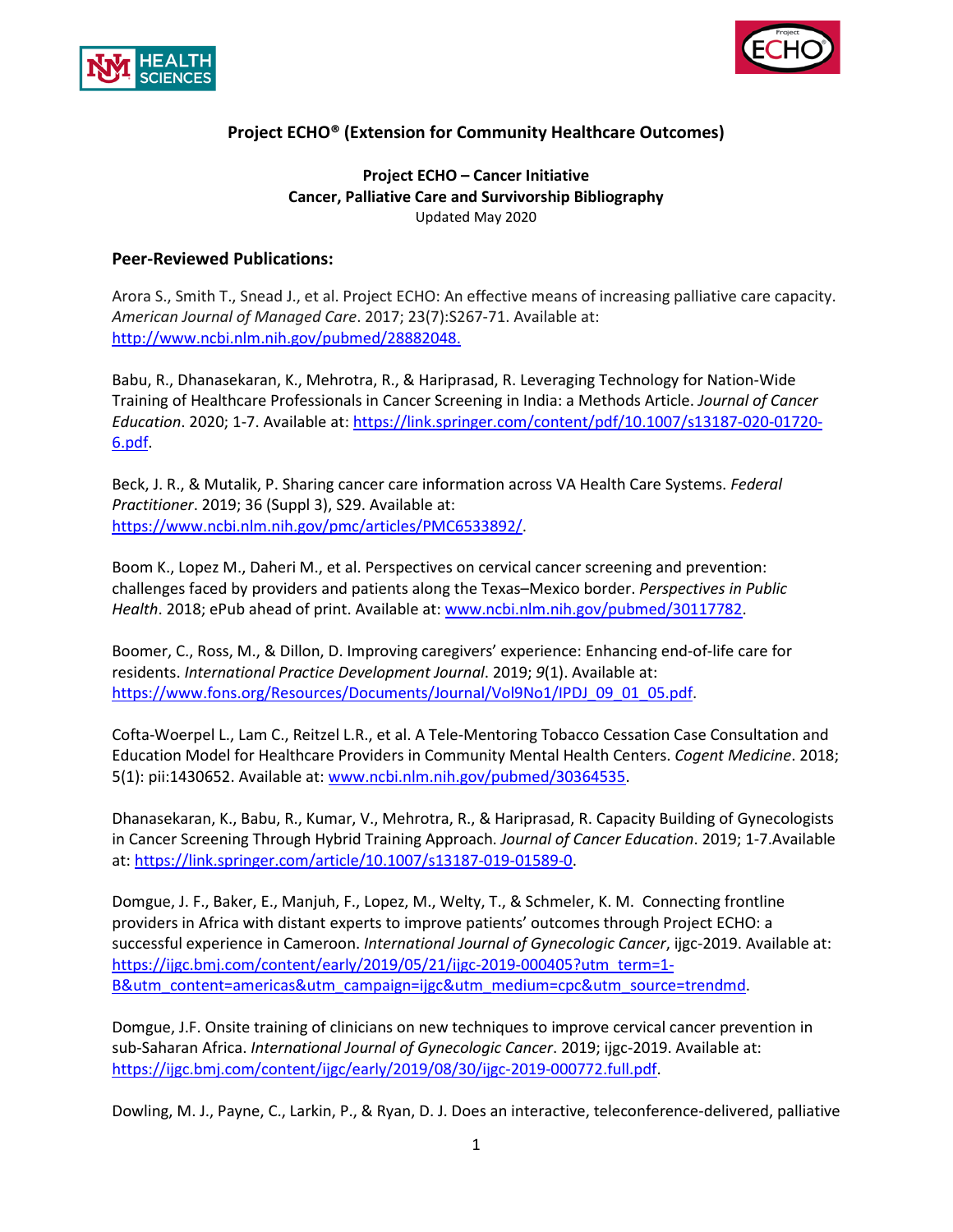



care lecture series improve nursing home staff confidence? *Journal of Palliative Medicine*. 2019; *23*(2), 179-183. Available at[: https://www.liebertpub.com/doi/pdf/10.1089/jpm.2018.0549.](https://www.liebertpub.com/doi/pdf/10.1089/jpm.2018.0549)

Duncan, K., Cira, M., Ng'ang'a, A., Use of telementoring to advance cancer control: The 2018 Africa Cancer Research and Control ECHO Programme. 2019 Cancer Control. Available at: [http://www.cancercontrol.info/wp-content/uploads/2019/07/Kalina-Duncan.pdf.](http://www.cancercontrol.info/wp-content/uploads/2019/07/Kalina-Duncan.pdf)

Hariprasad R., Arora S., Babu R., et al. Retention of knowledge levels of health care providers in cancer screening through telementoring. *Journal of Global Oncology*. 2018; 4:1-7. Available at: [http://www.ncbi.nlm.nih.gov/pubmed/30084700.](http://www.ncbi.nlm.nih.gov/pubmed/30084700)

Kamal, A. H., Bowman, B., & Ritchie, C. S. Identifying palliative care champions to promote high-quality care to those with serious illness. *Journal of the American Geriatrics Society*. 2019; *67*(S2), S461-S467. Available at[: https://onlinelibrary.wiley.com/doi/pdf/10.1111/jgs.15799.](https://onlinelibrary.wiley.com/doi/pdf/10.1111/jgs.15799)

Lopez MS, Baker E.S., Maza M., et al. Cervical cancer prevention and treatment in Latin America. *Journal of Surgical Oncology*. 2017; 115(5):615-18. Available at: [www.ncbi.nlm.nih.gov/pubmed/28168717.](http://www.ncbi.nlm.nih.gov/pubmed/28168717)

Lopez M.S., Baker E.S., Milbourne A.M., et al. Project ECHO: A telementoring program for cervical cancer prevention and treatment in low-resource settings. *Journal of Global Oncology*. 2016 Oct; 3(5):658-65. Available at[: http://www.ncbi.nlm.nih.gov/pubmed/29094102.](http://www.ncbi.nlm.nih.gov/pubmed/29094102)

Manson, J., Ghasemi, L., Westerdale, E., Taylor, P., Kyeremateng, S., & McTague, L. Evaluating a palliative care education programme for domiciliary care workers. *Nursing Older People*. 2020; *32*(2). Available at[: https://journals.rcni.com/nursing-older-people/evidence-and-practice/evaluating-a](https://journals.rcni.com/nursing-older-people/evidence-and-practice/evaluating-a-palliative-care-education-programme-for-domiciliary-care-workers-nop.2020.e1235/abs)[palliative-care-education-programme-for-domiciliary-care-workers-nop.2020.e1235/abs.](https://journals.rcni.com/nursing-older-people/evidence-and-practice/evaluating-a-palliative-care-education-programme-for-domiciliary-care-workers-nop.2020.e1235/abs)

Mohan, P., Richardson, A., Potter, J. D., Coope, P., & Paterson, M. Opportunistic screening of oral potentially malignant disorders: A public health need for India. *JCO Global Oncology*. 2020; *6*, 688-696. Available at[: https://ascopubs.org/doi/pdfdirect/10.1200/JGO.19.00350.](https://ascopubs.org/doi/pdfdirect/10.1200/JGO.19.00350)

Nethan, S. T., Hariprasad, R., Babu, R., Kumar, V., Sharma, S., & Mehrotra, R. Project ECHO: A potential best-practice tool for training healthcare providers in oral cancer screening and tobacco cessation. *Journal of Cancer Education*. 2019; 1-7. Available at: [https://link.springer.com/article/10.1007/s13187-019-01549-8.](https://link.springer.com/article/10.1007/s13187-019-01549-8)

Penedo, F. J., Oswald, L. B., Kronenfeld, J. P., Garcia, S. F., Cella, D., & Yanez, B. (2020). The increasing value of eHealth in the delivery of patient-centred cancer care. *The Lancet Oncology*, *21*(5), e240-e251. Available at:

[https://www.sciencedirect.com/science/article/pii/S1470204520300218?casa\\_token=O7ZyKfda5YYAAA](https://www.sciencedirect.com/science/article/pii/S1470204520300218?casa_token=O7ZyKfda5YYAAAAA:FHRjh6GAev5-nc3h6j0VtbPImBGARQRtoNXhDI-_wunvIffcbM0a5ASBrdd3DsaaoV1LvBqyRw) [AA:FHRjh6GAev5-nc3h6j0VtbPImBGARQRtoNXhDI-\\_wunvIffcbM0a5ASBrdd3DsaaoV1LvBqyRw.](https://www.sciencedirect.com/science/article/pii/S1470204520300218?casa_token=O7ZyKfda5YYAAAAA:FHRjh6GAev5-nc3h6j0VtbPImBGARQRtoNXhDI-_wunvIffcbM0a5ASBrdd3DsaaoV1LvBqyRw)

Píriz Alvarez G. Technology for improving accessibility of end-of-life care: Extension for Community Healthcare Outcomes Project. *Current Opinion in Supportive and Palliative Care.* 2018; 12(4):466-71. Available at[: https://www.ncbi.nlm.nih.gov/pubmed/30300151.](https://www.ncbi.nlm.nih.gov/pubmed/30300151)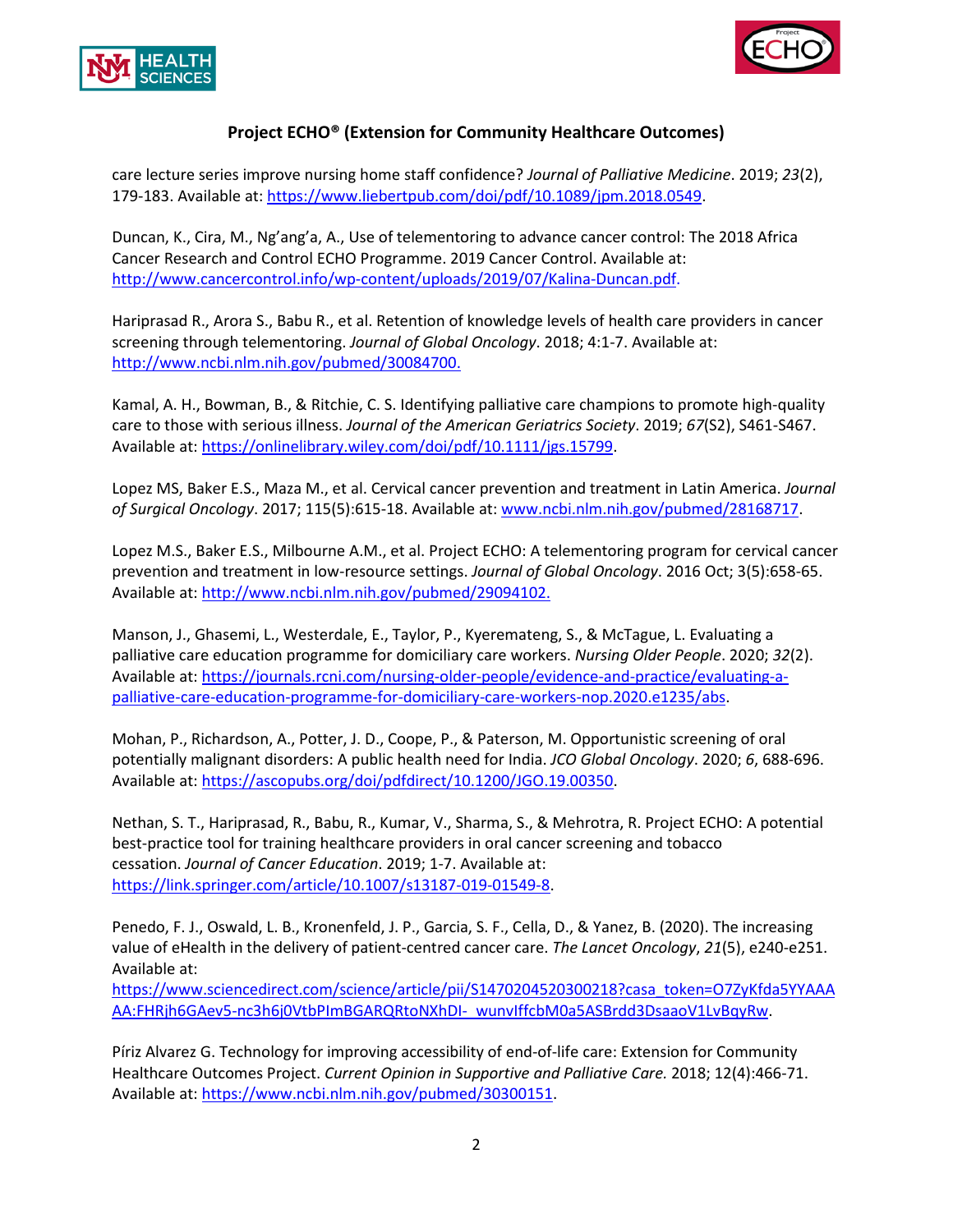



Sagi M.R., Chand P., Narasimha V.L., et al. Tobacco cessation training for counsellors through "Hybrid Learning". A pilot from the Virtual Knowledge Network (VKN) NIMHANS ECHO. 2017 Fifth National Conference on E-Learning and E-Learning Technologies (ELELTECH) IEEE. 2017 Oct. Available at: [http://ieeexplore.ieee.org/document/8075000/.](http://ieeexplore.ieee.org/document/8075000/)

Salcedo, M. P., Gowen, R., Lopez, M., Baker, E., Rodriguez, A. M., Milbourne, A., ... & Toscano, P. (2019). Addressing the high cervical cancer rates along the Texas-Mexico border through community outreach, patient navigation, and provider training/telementoring. *Gynecologic Oncology*, *154*, 115. Available at: [https://www.gynecologiconcology-online.net/article/S0090-8258\(19\)30774-7/fulltext.](https://www.gynecologiconcology-online.net/article/S0090-8258(19)30774-7/fulltext)

Salins, N. Need for palliative care education in India: Can online palliative care education bridge these needs?. *Indian Journal of Palliative Care*. 2020; *26*(1), 1. Available at: [https://scholar.google.com/scholar?hl=en&as\\_sdt=0%2C32&q=Need+for+palliative+care+education+in+](https://scholar.google.com/scholar?hl=en&as_sdt=0%2C32&q=Need+for+palliative+care+education+in+India%3A+Can+online+palliative+care+education+bridge+these+needs%3F&btnG=) [India%3A+Can+online+palliative+care+education+bridge+these+needs%3F&btnG=.](https://scholar.google.com/scholar?hl=en&as_sdt=0%2C32&q=Need+for+palliative+care+education+in+India%3A+Can+online+palliative+care+education+bridge+these+needs%3F&btnG=)

Sarfati, D., Dyer, R., Vivili, P., Herman, J., Spence, D., Sullivan, R... & Foliaki, S. Cancer control in small island nations: from local challenges to global action. *The Lancet Oncology*. 2019. Available at: [https://www.sciencedirect.com/science/article/pii/S147020451930511X?casa\\_token=hV1i4dNhRf0AAA](https://www.sciencedirect.com/science/article/pii/S147020451930511X?casa_token=hV1i4dNhRf0AAAAA:YgDZ0FiEn8Zhax67O0gH9s0eTwMDEv4QszX2hplQe2QIa_juJlgPuhqYtykIUAxrxh411X6Fiw) [AA:YgDZ0FiEn8Zhax67O0gH9s0eTwMDEv4QszX2hplQe2QIa\\_juJlgPuhqYtykIUAxrxh411X6Fiw.](https://www.sciencedirect.com/science/article/pii/S147020451930511X?casa_token=hV1i4dNhRf0AAAAA:YgDZ0FiEn8Zhax67O0gH9s0eTwMDEv4QszX2hplQe2QIa_juJlgPuhqYtykIUAxrxh411X6Fiw)

Scallan E., Davis S., Thomas F., et al. Supporting peer learning networks for case-based learning in public health: Experience of the Rocky Mountain Public Health training center with the ECHO training model. *Pedagogy in Health Promotion*. 2017; 3(S1):52S-8S. Available at: [https://journals.sagepub.com/doi/abs/10.1177/2373379917697066.](https://journals.sagepub.com/doi/abs/10.1177/2373379917697066)

Struminger B., Arora S., Zalud-Cerrato S., et al. Building Virtual Communities of Practice for Health. *Lancet*. 2017; 390(10095):632-4. Available at: [www.ncbi.nlm.nih.gov/pubmed/28816126.](http://www.ncbi.nlm.nih.gov/pubmed/28816126)

Watson, M. Project ECHO director responds to concerns. *BMJ.* 2019; *366*, l5157. Available at: [https://www.bmj.com/content/366/bmj.l5157.](https://www.bmj.com/content/366/bmj.l5157)

Watson M. At the hub of things. *European Journal of Palliative Care*. 2017: 24(6):246-7. Available at: www.haywardpublishing.co.uk/\_year\_search\_review.aspx?JID=4&Year=2017&Edition=626.

White C., McIlfatrick S., Dunwoody L., Watson, M. Supporting and improving community health services -- A prospective evaluation of ECHO technology in community palliative care nursing teams. *BMJ Supportive & Palliative Care*. 2015; ePub ahead of press. Available at: [http://www.ncbi.nlm.nih.gov/pubmed/26628535.](http://www.ncbi.nlm.nih.gov/pubmed/26628535)

Yennurajalingam, S., Amos, Jr., C.E., Weru, J., Addo Opare-Lokko, E.B.V.N.D., … & Reddy, S. Extension for Community Healthcare Outcomes- Palliative Care in Africa Program: Improving access to quality palliative care. *Journal of Global Oncology.* 2019. Available at: [https://ascopubs.org/doi/pdfdirect/10.1200/JGO.19.00128.](https://ascopubs.org/doi/pdfdirect/10.1200/JGO.19.00128)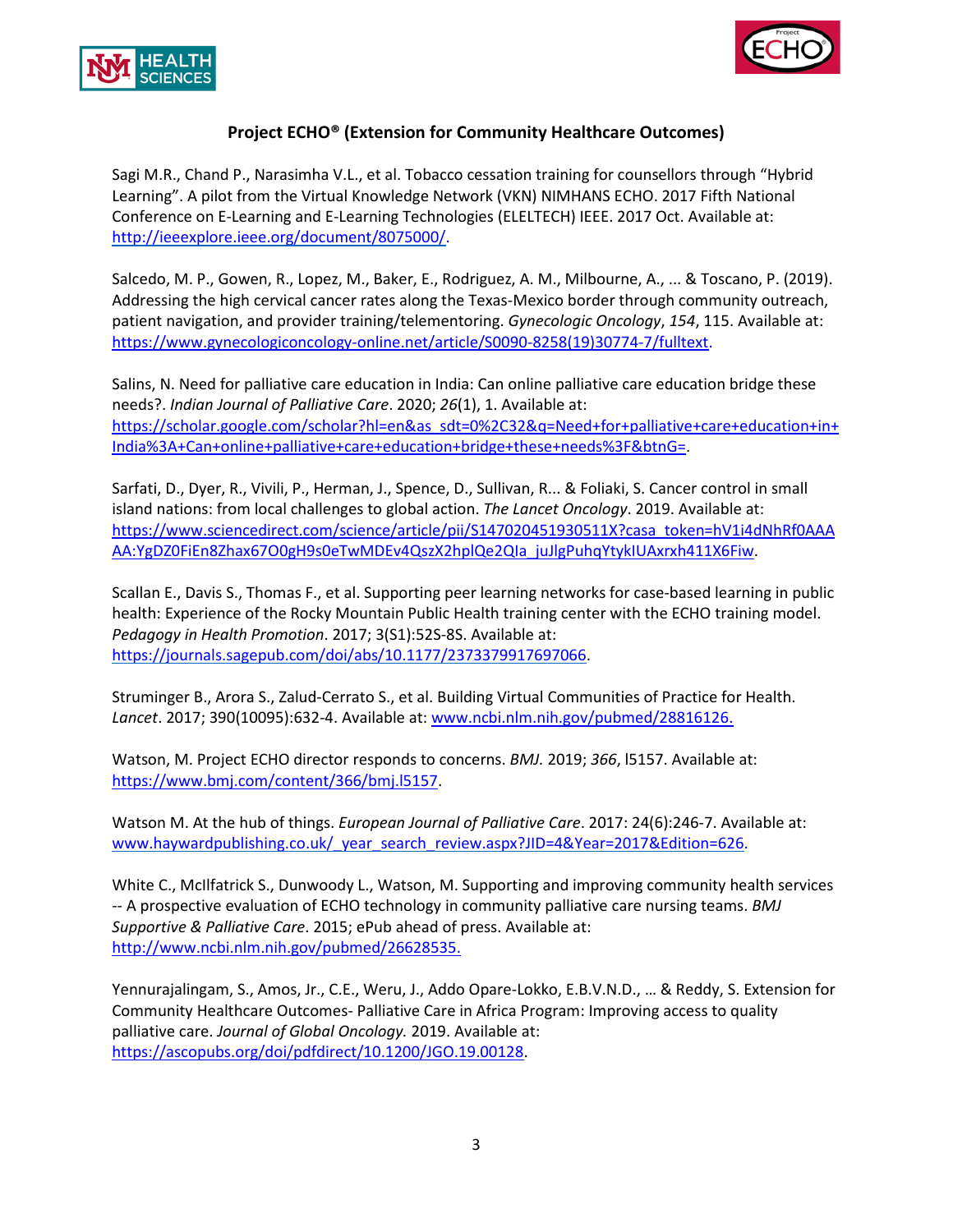



### **Conference Abstracts and Poster Presentations:**

Arora, S. 2017 CDC National Cancer Conference. Interview with Sanjeev Arora. Available at: [http://www.cdc.gov/cancer/conference/speakers/arora.htm?utm\\_content=bufferc02df&utm\\_medium=](http://www.cdc.gov/cancer/conference/speakers/arora.htm?utm_content=bufferc02df&utm_medium=social&utm_source=twitter.com&utm_campaign=buffer) [social&utm\\_source=twitter.com&utm\\_campaign=buffer.](http://www.cdc.gov/cancer/conference/speakers/arora.htm?utm_content=bufferc02df&utm_medium=social&utm_source=twitter.com&utm_campaign=buffer)

Arora S. Project ECHO: Ensuring that Best Practice Cancer Care and Precision Medicine Reach the Last Mile. *Journal of Clinical Oncology*. 2018; ePub ahead of print. Available at: [http://ascopubs.org/doi/abs/10.1200/JCO.2018.36.15\\_suppl.e18685.](http://ascopubs.org/doi/abs/10.1200/JCO.2018.36.15_suppl.e18685)

Brew R., Duncan K., Cira M., et al. Evaluation of the Project Echo Tele-Mentoring Model for Knowledge Sharing and Technical Assistance in Cancer Control Planning and Implementation. *Journal of Global Oncology*. 2018; 4(Suppl 2):63. doi: 10.1200/jgo.18.45400. June 2018: 2018 American Society of Clinical Oncology Annual Meeting. Available at: [https://ascopubs.org/doi/abs/10.1200/jgo.18.45400.](https://ascopubs.org/doi/abs/10.1200/jgo.18.45400)

Cassidy L., Heneghan P., and O'Kane E. Marie Curie ECHO network: An innovative practice development initiative. *BMJ Supportive & Palliative Care*. 2017; 7(3):A363-4. October 2017: Annual Palliative Care Research Conference. Abstract 44. Available at: [https://insights.ovid.com/bmj-supportive-palliative](https://insights.ovid.com/bmj-supportive-palliative-care/bmjspc/2017/09/000/44-marie-curie-echo-network-innovative-practice/67/01735169)[care/bmjspc/2017/09/000/44-marie-curie-echo-network-innovative-practice/67/01735169.](https://insights.ovid.com/bmj-supportive-palliative-care/bmjspc/2017/09/000/44-marie-curie-echo-network-innovative-practice/67/01735169)

Halk E. Integrating Cancer Prevention through Personal & Public Actions. Iowa Cancer Consortium. 2016. Available at[: http://canceriowa.org/ICC/media/Files/Integrating-Cancer-Prevention-through-Personal-](http://canceriowa.org/ICC/media/Files/Integrating-Cancer-Prevention-through-Personal-Public-Actions_101916_Iowa-Cancer-Consortium-final.pdf)Public-Actions 101916 lowa-Cancer-Consortium-final.pdf.

Harding, E. Prevent Cancer Foundation. Dialogue with Project ECHO's Erika Harding. Dialogue for Action Conference. 2018. Available at: [https://preventcancer.org/2018/02/dialogue-with-project-echos-erika](https://preventcancer.org/2018/02/dialogue-with-project-echos-erika-harding/)[harding/.](https://preventcancer.org/2018/02/dialogue-with-project-echos-erika-harding/)

Hariprasad R., Babu R., Arora S., Mehrotra R. Capacity Building in Cancer Screening Using ECHO (Extension for Community Healthcare Outcomes): Innovative and Cost-Effective Model. *Journal of Global Oncology*. 2018; 4(Suppl 2):160. doi: 10.1200/jgo.18.17500. June 2018: 2018 American Society of Clinical Oncology Annual Meeting. Available at: [https://ascopubs.org/doi/abs/10.1200/jgo.18.17500.](https://ascopubs.org/doi/abs/10.1200/jgo.18.17500)

Hariprasad R. and Mehrotra R. Cancer screening program using technology assisted learning. *Journal of Global Oncology*. 2016; 2(S3):23S. June 2016: American Society of Clinical Oncology Annual Meeting, Abstract 29. Available at: [https://ascopubs.org/doi/abs/10.1200/JGO.2016.004036.](https://ascopubs.org/doi/abs/10.1200/JGO.2016.004036)

Kiss-Lane, T., Spruijt, O., Day, T., Lam, V., Ramchandran, K. J., Chan, S... & Lorenz, K. A. Palliative care clinicians and online education in India: a survey. *BMJ Supportive & Palliative Care*. 2019; *9*(4), e35-e35. Available at[: https://spcare.bmj.com/content/9/4/e35.abstract.](https://spcare.bmj.com/content/9/4/e35.abstract)

Lopez M.S., Parra S., Salcedo M., et al. Measuring knowledge change and skills improvement in participants of a comprehensive cervical cancer prevention training program in low-resource areas in Texas and Mozambique. *Journal of Global Oncology*. 2018; No. 4 Suppl:9S-10S. 2018 June: American Society of Clinical Oncology Annual Meeting. Abstract 5. Available at: [https://ascopubs.org/doi/pdfdirect/10.1200/jgo.18.20000.](https://ascopubs.org/doi/pdfdirect/10.1200/jgo.18.20000)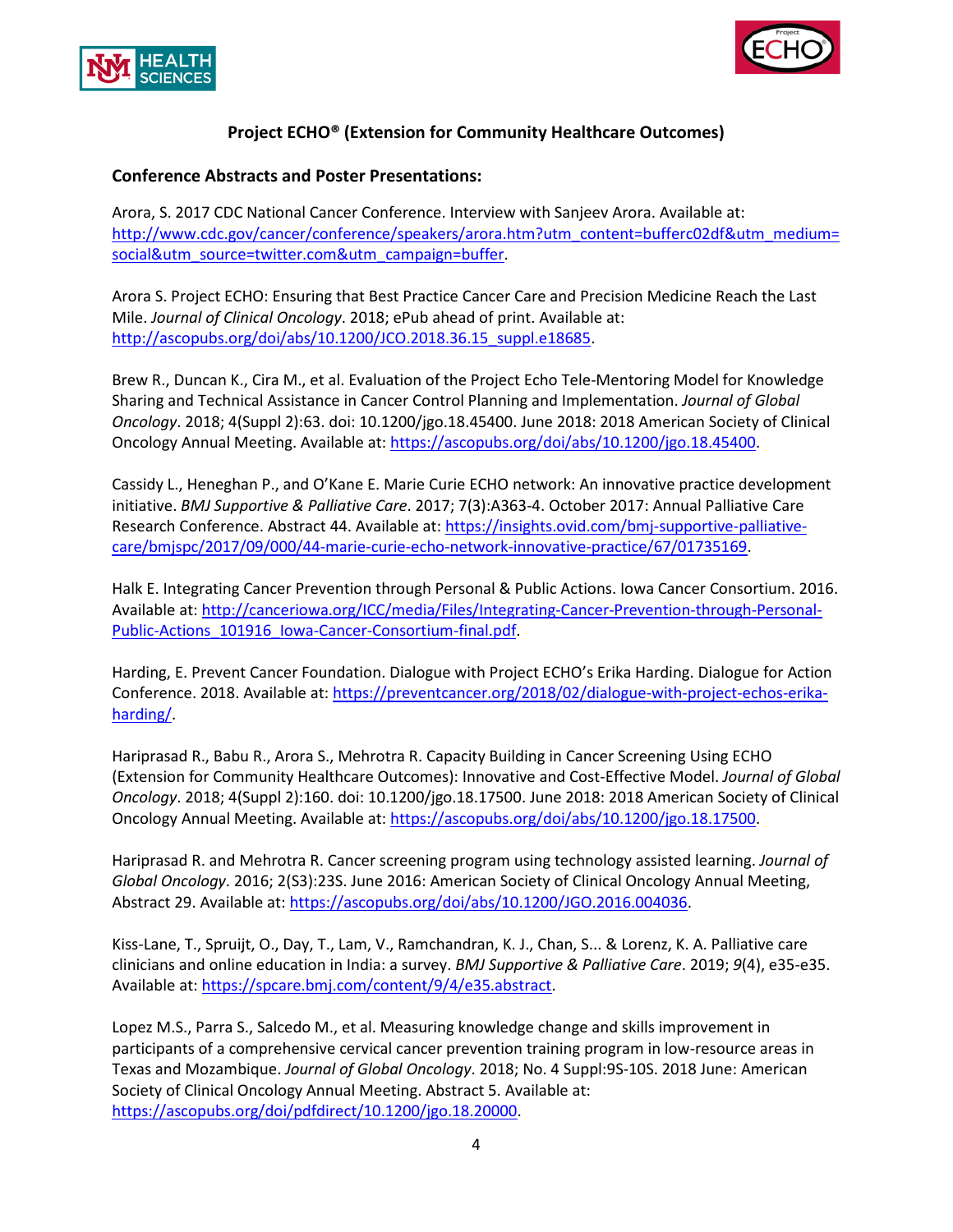



Lopez M.S., Baker E.S., Lorenzoni C., et al. Building a comprehensive cancer education program to increase clinical capacity in Mozambique. *Journal of Global Oncology*. 2017; 3(S2):22S-3S. June 2017: American Society for Clinical Oncology Annual Meeting, Abstract 8. Available at: [https://ascopubs.org/doi/abs/10.1200/JGO.2017.009589.](https://ascopubs.org/doi/abs/10.1200/JGO.2017.009589)

Marr L., Neale D. Project ECHO: Bringing palliative care consultation to rural New Mexico through a novel telemedicine format. *Journal of Pain and Symptom Management*. 2012; 43(2):448-9. March 2012: The Annual Assembly of the American Academy of Hospice and Palliative Medicine and the Hospice and Palliative Nurses Association, Abstract 478. Available at: [https://www.jpsmjournal.com/article/S0885-](https://www.jpsmjournal.com/article/S0885-3924(11)00827-X/fulltext) [3924\(11\)00827-X/fulltext.](https://www.jpsmjournal.com/article/S0885-3924(11)00827-X/fulltext)

McMullan, A., & McTernaghan, T. (2019). P-64 Project ECHO™ NI & hospice UK–Programme management and scaling-up. Available at: [https://spcare.bmj.com/content/9/Suppl\\_4/A33.1](https://spcare.bmj.com/content/9/Suppl_4/A33.1)

McMullan A., Watson M. Project ECHO NI. *International Journal of Integrated Care*. 2017; 17(5):1-8. Available at: [www.ijic.org/articles/abstract/10.5334/ijic.3788/.](http://www.ijic.org/articles/abstract/10.5334/ijic.3788/)

McTague L., Hodge A., Williams C., Taylor P. Enhancing Community Health Outcomes (Project ECHO): Developing a Community of Practice for Paramedics in End of Life Care (EOLC). *BMJ Supportive &Palliative Care:* [https://spcare.bmj.com/content/9/Suppl\\_1/A3.3](https://spcare.bmj.com/content/9/Suppl_1/A3.3)

Sokoloff L., Feldman S., Moser A., Conn D. ECHO Care of the Elderly – Using Technology to Build Capacity to Primary Care Providers in Long-Term Care. JAMDA. 2019; 20(3): B10-11. Available at: [https://www.jamda.com/article/S1525-8610\(19\)30061-1/fulltext.](https://www.jamda.com/article/S1525-8610(19)30061-1/fulltext)

Yamarik R., Dionne-Odom J., Marr L. "This may be recorded for quality assurance": Approaches to practice fidelity in telehealth palliative care. *Journal of Pain and Symptom Management*. 2018: 2(55):597. Available at: [www.sciencedirect.com/science/article/pii/S0885392417308370.](http://www.sciencedirect.com/science/article/pii/S0885392417308370)

Yennu S., Amos Jr., C.E., Weru J., Beryl E., et al. ECHO palliative care in Africa (ECHO-PACA): Improving access to quality palliative care. *Journal of Clinical Oncology*. 36(15\_suppl):6545. Abstract 6545. Available at[: https://ascopubs.org/doi/abs/10.1200/JCO.2018.36.15\\_suppl.6545.](https://ascopubs.org/doi/abs/10.1200/JCO.2018.36.15_suppl.6545)

#### **Expert Think Pieces:**

Arora S. The Hill. Quality Medical Care in Rural Communities is out of Reach for Millions. Published February 6, 2018. Available at[: www.thehill.com/opinion/healthcare/372612-quality-medical-care-in](http://www.thehill.com/opinion/healthcare/372612-quality-medical-care-in-rural-communities-is-out-of-reach-for-millions)[rural-communities-is-out-of-reach-for-millions.](http://www.thehill.com/opinion/healthcare/372612-quality-medical-care-in-rural-communities-is-out-of-reach-for-millions)

Arora S., Hawk E. The ASCO Post. Ensuring Equitable Cancer Care for All Patients. Published May 10, 2017. Available at: [www.ascopost.com/issues/may-10-2017/ensuring-equitable-cancer-care-for-all](http://www.ascopost.com/issues/may-10-2017/ensuring-equitable-cancer-care-for-all-patients/)[patients/.](http://www.ascopost.com/issues/may-10-2017/ensuring-equitable-cancer-care-for-all-patients/)

Burpee E. Palliative in Practice. Project ECHO: A Disruptive Innovation to Expand Palliative Care. Published February 22, 2018. Available at: [www.palliativeinpractice.org/palliative-pulse/palliative-pulse-](http://www.palliativeinpractice.org/palliative-pulse/palliative-pulse-february-2018/project-echo-a-disruptive-innovation-to-expand-palliative-care/)